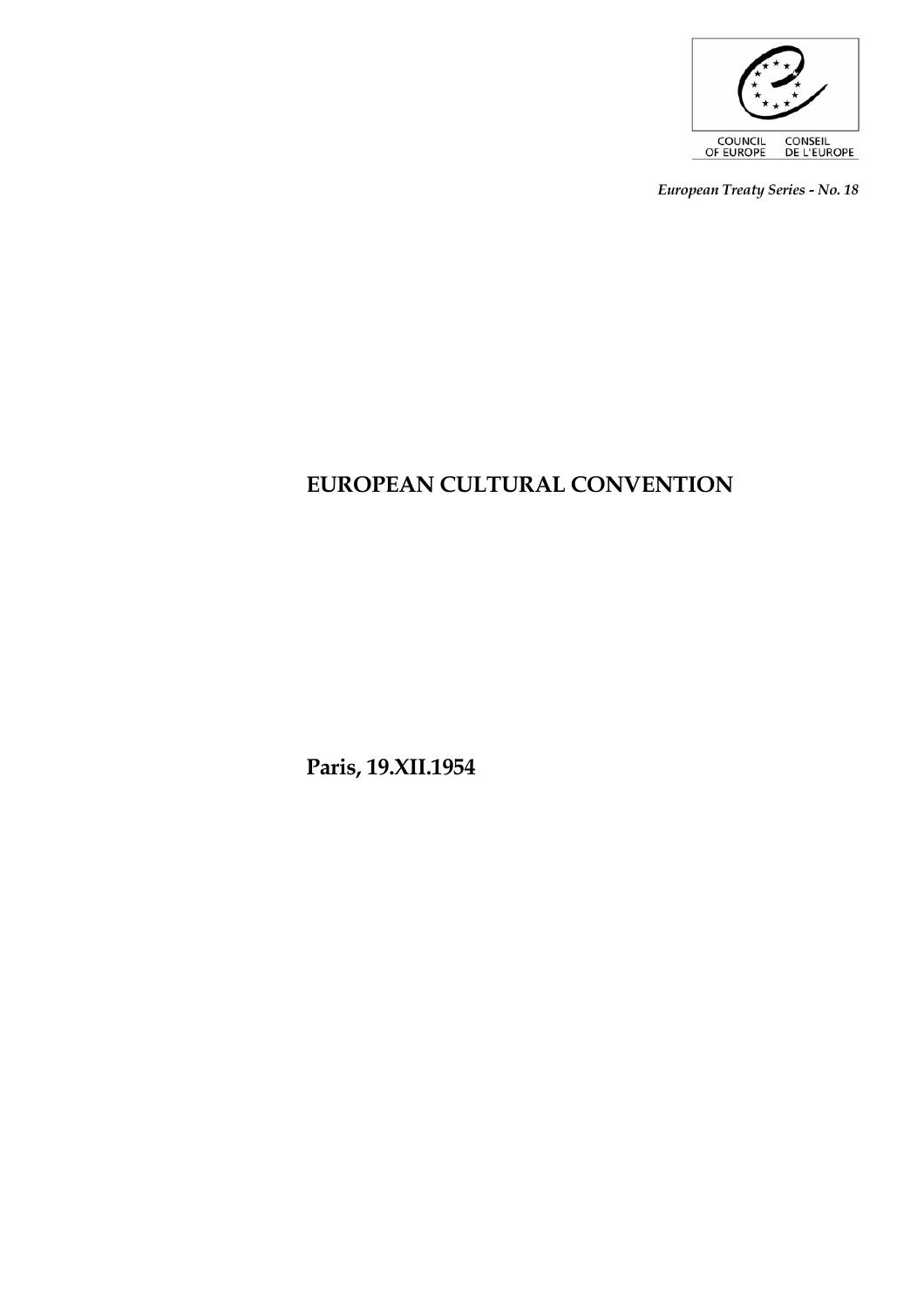The governments signatory hereto, being members of the Council of Europe,

 Considering that the aim of the Council of Europe is to achieve a greater unity between its members for the purpose, among others, of safeguarding and realising the ideals and principles which are their common heritage;

 Considering that the achievement of this aim would be furthered by a greater understanding of one another among the peoples of Europe;

 Considering that for these purposes it is desirable not only to conclude bilateral cultural conventions between members of the Council but also to pursue a policy of common action designed to safeguard and encourage the development of European culture;

 Having resolved to conclude a general European Cultural Convention designed to foster among the nationals of all members, and of such other European States as may accede thereto, the study of the languages, history and civilisation of the others and of the civilisation which is common to them all,

Have agreed as follows:

# **Article 1**

 Each Contracting Party shall take appropriate measures to safeguard and to encourage the development of its national contribution to the common cultural heritage of Europe.

### **Article 2**

Each Contracting Party shall, insofar as may be possible,

- a encourage the study by its own nationals of the languages, history and civilisation of the other Contracting Parties and grant facilities to those Parties to promote such studies in its territory, and
- b endeavour to promote the study of its language or languages, history and civilisation in the territory of the other Contracting Parties and grant facilities to the nationals of those Parties to pursue such studies in its territory.

#### **Article 3**

 The Contracting Parties shall consult with one another within the framework of the Council of Europe with a view to concerted action in promoting cultural activities of European interest.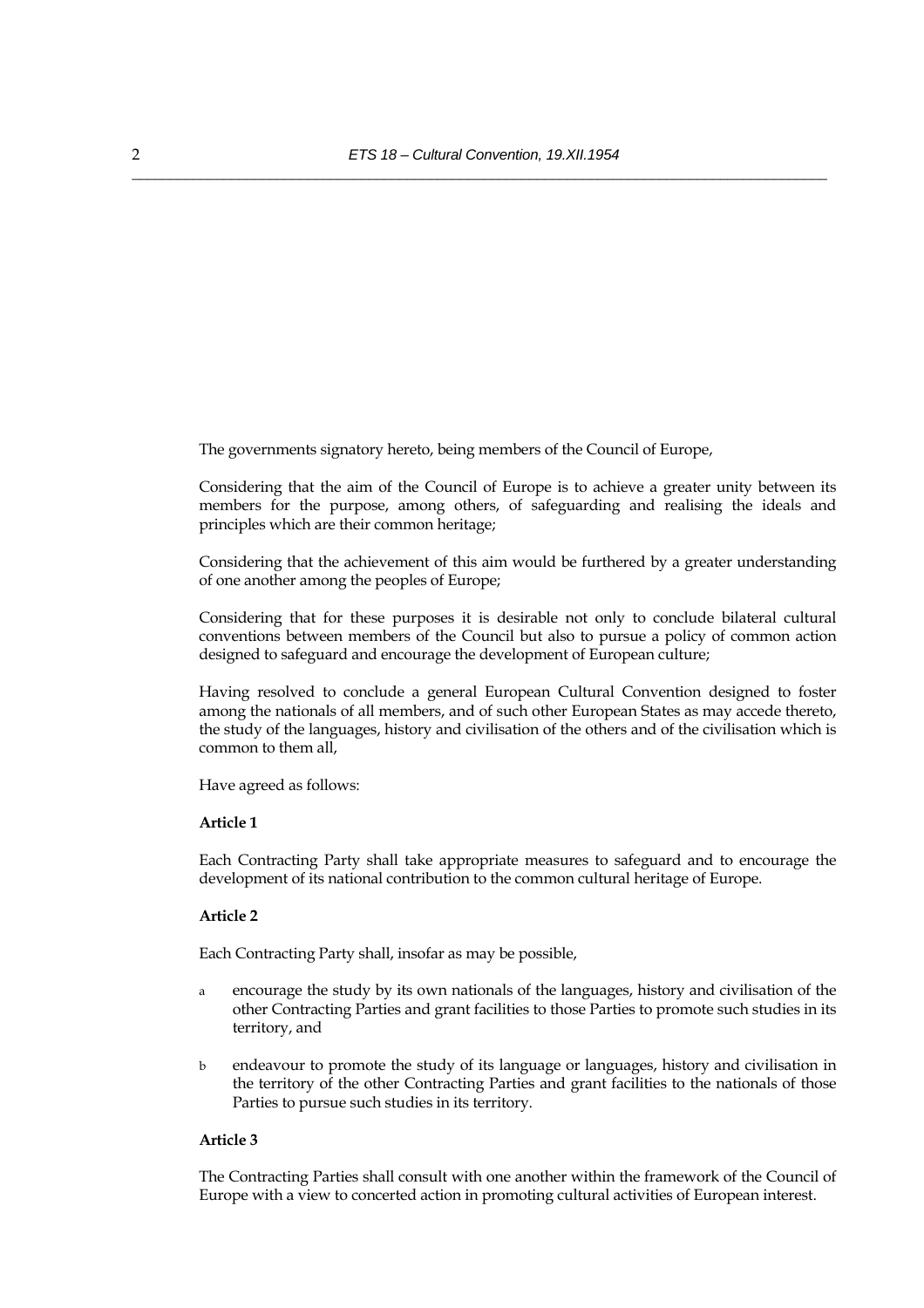# **Article 4**

 Each Contracting Party shall, insofar as may be possible, facilitate the movement and exchange of persons as well as of objects of cultural value so that Articles 2 and 3 may be implemented.

#### **Article 5**

 Each Contracting Party shall regard the objects of European cultural value placed under its control as integral parts of the common cultural heritage of Europe, shall take appropriate measures to safeguard them and shall ensure reasonable access thereto.

#### **Article 6**

- 1 Proposals for the application of the provisions of the present Convention and questions relating to the interpretation thereof shall be considered at meetings of the Committee of Cultural Experts of the Council of Europe.
- 2 Any State not a member of the Council of Europe which has acceded to the present Convention in accordance with the provisions of paragraph 4 of Article 9 may appoint a representative or representatives to participate in the meetings provided for in the preceding paragraph.
- 3 The conclusions reached at the meetings provided for in paragraph 1 of this article shall be submitted in the form of recommendations to the Committee of Ministers of the Council of Europe, unless they are decisions which are within the competence of the Committee of Cultural Experts as relating to matters of an administrative nature which do not entail additional expenditure.
- 4 The Secretary General of the Council of Europe shall communicate to the members of the Council and to the government of any State which has acceded to the present Convention any decisions relevant thereto which may be taken by the Committee of Ministers or by the Committee of Cultural Experts.
- 5 Each Contracting Party shall notify the Secretary General of the Council of Europe in due course of any action which may be taken by it for the application of the provisions of the present Convention consequent on the decisions of the Committee of Ministers or of the Committee of Cultural Experts.
- 6 In the event of certain proposals for the application of the present Convention being found to interest only a limited number of the Contracting Parties, such proposals may be further considered in accordance with the provisions of Article 7, provided that their implementation entails no expenditure by the Council of Europe.

#### **Article 7**

 If, in order to further the aims of the present Convention, two or more Contracting Parties desire to arrange meetings at the seat of the Council of Europe other than those specified in paragraph 1 of Article 6, the Secretary General of the Council shall afford them such administrative assistance as they may require.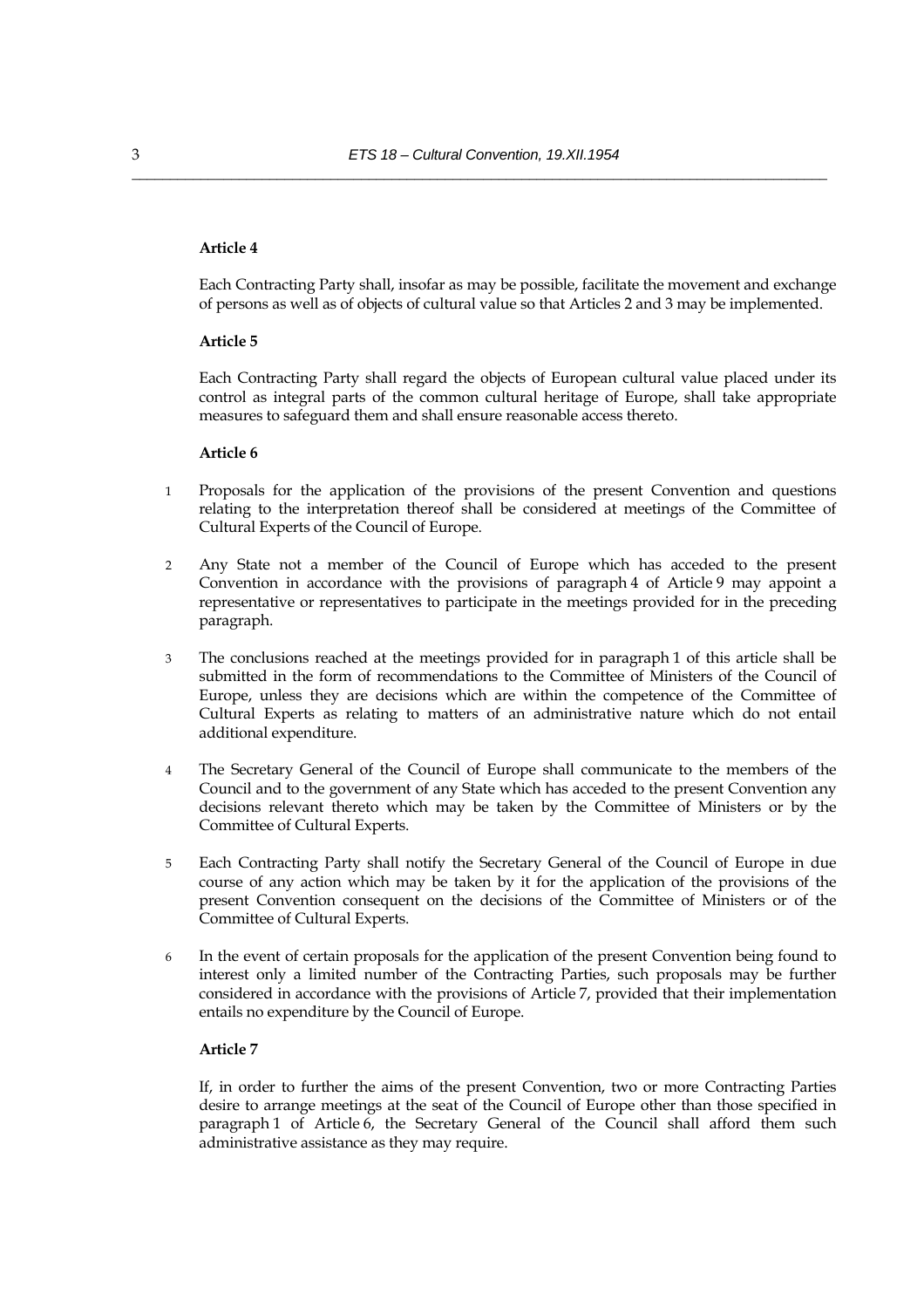# **Article 8**

Nothing in the present Convention shall be deemed to affect

- a the provisions of any existing bilateral cultural convention to which any of the Contracting Parties may be signatory or to render less desirable the conclusion of any further such convention by any of the Contracting Parties, or
- b the obligation of any person to comply with the laws and regulations in force in the territory of any Contracting Party concerning the entry, residence and departure of foreigners.

# **Article 9**

- 1 The present Convention shall be open to the signature of the members of the Council of Europe. It shall be ratified, and the instruments of ratification shall be deposited with the Secretary General of the Council of Europe.
- 2 As soon as three signatory governments have deposited their instruments of ratification, the present Convention shall enter into force as between those governments.
- 3 With respect to each signatory government ratifying subsequently, the Convention shall enter into force on the date of deposit of its instrument of ratification.
- 4 The Committee of Ministers of the Council of Europe may decide, by a unanimous vote, to invite, upon such terms and conditions as it deems appropriate, any European State which is not a member of the Council to accede to the present Convention. Any State so invited may accede by depositing its instrument of accession with the Secretary General of the Council of Europe. Such accession shall take effect on the date of receipt of the said instrument.
- 5 The Secretary General of the Council of Europe shall notify all members of the Council and any acceding States of the deposit of all instruments of ratification and accession.

#### **Article 10**

 Any Contracting Party may specify the territories to which the provisions of the present Convention shall apply by addressing to the Secretary General of the Council of Europe a declaration which shall be communicated by the latter to all the other Contracting Parties.

#### **Article 11**

- 1 Any Contracting Party may denounce the present Convention at any time after it has been in force for a period of five years by means of a notification in writing addressed to the Secretary General of the Council of Europe, who shall inform the other Contracting Parties.
- 2 Such denunciation shall take effect for the Contracting Party concerned six months after the date on which it is received by the Secretary General of the Council of Europe.